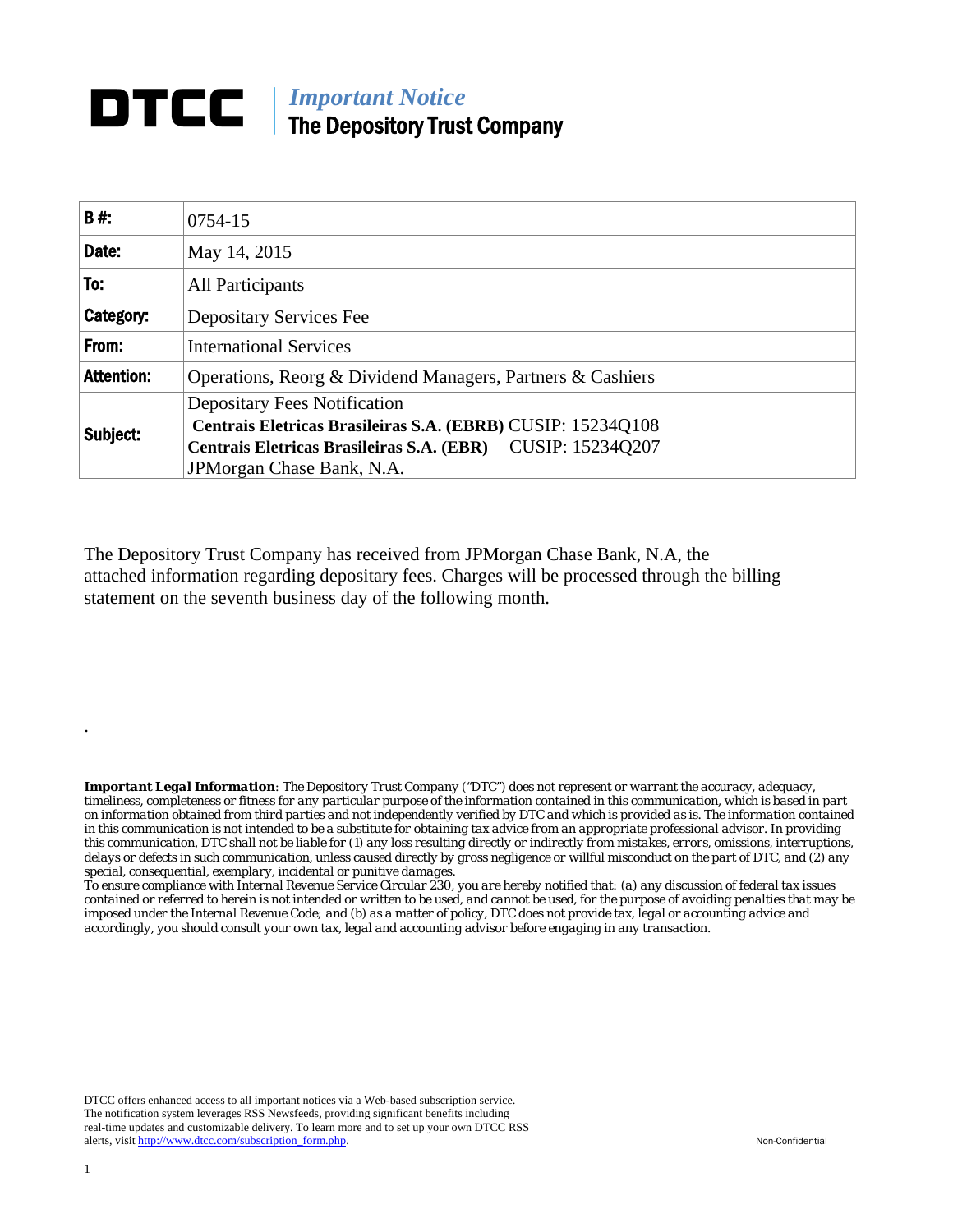# J.P.Morgan

#### **May 13, 2015**

J.P. Morgan Chase Bank, N.A. 500 Stanton Christiana Road Newark DE 19713-2107

Hotline: 302 552-0230 Fax: 302 552-0340

### **DEPOSITARY FEES NOTIFICATION**

**J.P. Morgan** (the "Depositary") hereby represents and warrants to The Depository Trust Company ("DTC") that it may collect and receive, pursuant to the terms and conditions of the Deposit Agreement(s) (the "Agreement(s)"), Amendment No. 3**,** dated as of December 23, 2010 (the "Amendment"), to the Amended and Restated Deposit Agreement dated as of October 18, 2002, as amended as of June 29, 2007 and August 13, 2007 Amendment No. 2 dated August 13, 2007 to the Amended and Restated Deposit Agreement dated October 18, 2002 to the Deposit Agreement dated December 12, 1994 as amended December 15, 1997 and June 29, 2007, by **Centrais Eletricas Brasileiras S.A. (EBR)** and the Depositary, an annual service fee per ADR share in accordance with the table below (the "Representation"):

| <b>Depositary</b> | <b>DTC</b> | <b>Security</b>                                                                | <b>CUSIP</b> | <b>Security</b> | Fee    | <b>Record Date</b> |
|-------------------|------------|--------------------------------------------------------------------------------|--------------|-----------------|--------|--------------------|
|                   | #          | <b>Name</b>                                                                    |              | <b>Type</b>     |        |                    |
| J.P.<br>Morgan    | 923        | <b>Centrais</b><br><b>Eletricas</b><br><b>Brasileiras</b><br>Com S.A.<br>(EBR) | 15234Q207    | DR              | \$0.02 | June 15, 2015      |
|                   |            |                                                                                |              |                 |        |                    |

The Depositary hereby instructs DTC to collect and pass-through such fee(s) to the Depositary (the "Instruction").

Depositary hereby agrees to indemnify and defend DTC and its respective officers, directors, employees, agents and attorneys (the "Indemnities") from and against, and hold the Indemnities harmless from, any and all liabilities, damages, judgments, payments, litigations, costs and expenses (including without limitation any costs of investigation and legal fees and expenses incurred), regardless of whether or not any liability, payment, obligation or judgment is ultimately imposed against the Indemnities (together "Losses") and/or any claim, counterclaim, demand, action, suit, counterclaim, arbitration, inquiry, proceeding or investigation before any federal, state or foreign court or other tribunal, or any investigative or regulatory agency or SRO (together "Legal Actions") suffered or incurred by the Indemnities resulting from, relating to, arising out of, or in connection with the Representation and/or the Instruction.

J.P. Morgan collects fees ("Fees") from holders of depositary receipts. These Fees are described in the deposit agreement and may include, without limitation, Fees for (i) the issuance and cancellation of depositary receipts, (ii) services performed in administering the depositary receipts and (iii) distributions of cash. In most cases, J.P. Morgan reimburses the issuer for certain expenses related to the depositary receipts program and incurred by the issuer in connection with such program or shares revenue with the issuer received by J.P. Morgan from such Fees or revenues generated in connection with the Program.